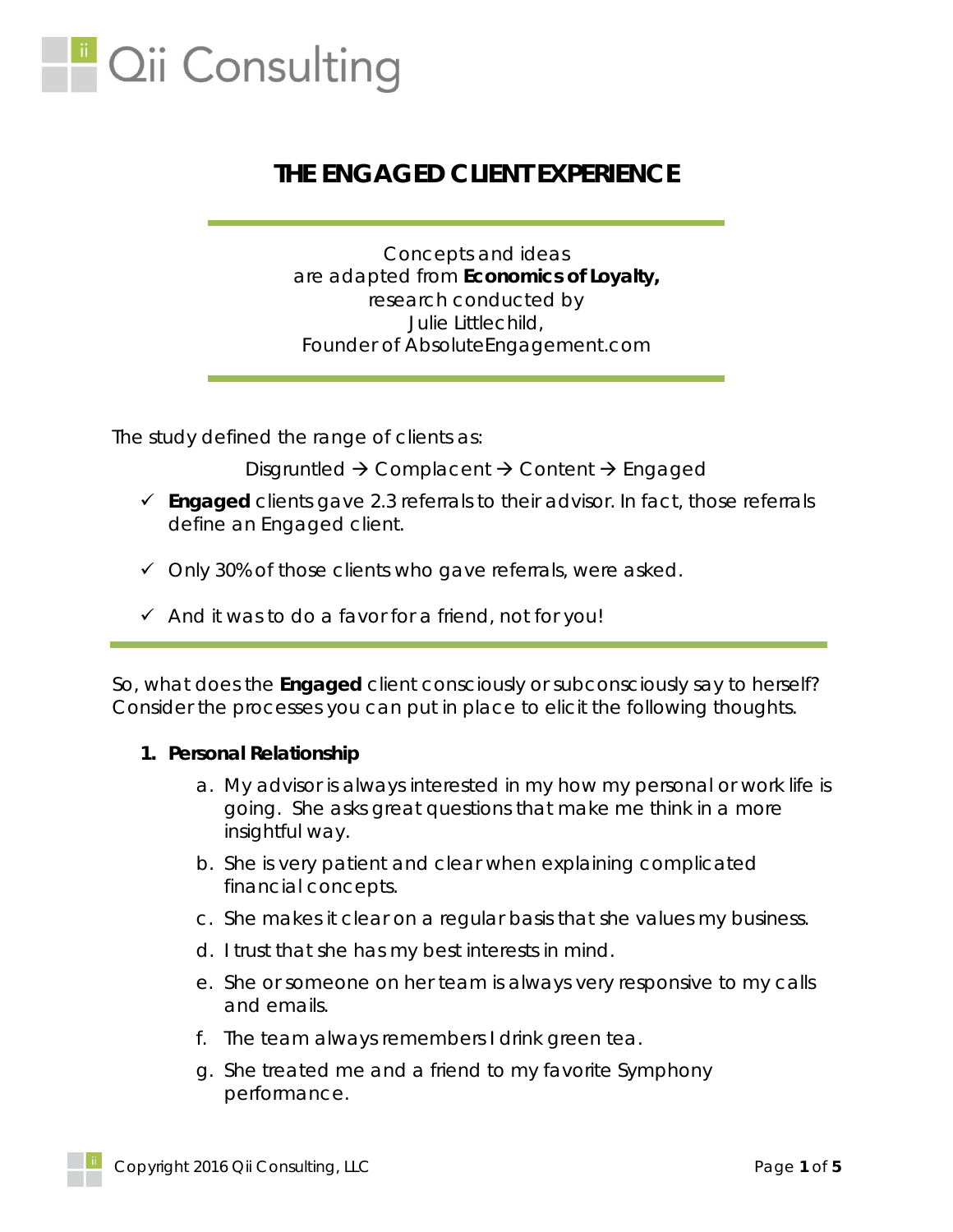

## **2. Feedback[1](#page-1-0)**

- a. My advisor is always checking to make sure that what we're doing is helping me.
- b. He cares what I think about the services he provides to me and other clients.
- c. He makes it easy for me to express my discomfort, confusion or displeasure with any part of our interactions.
- d. He regularly asks me what he could improve going forward so I'm not in the awkward position of complaining about a minor issue.

## **3. Family[2](#page-1-1)**

- a. She knows (*those that are most important to me*) and/or (*my family members*).
- b. She takes care of their financial needs and/or financial education.
- c. My son/daughter/parents/sibling doesn't meet the minimum, yet she is willing to take care of them for me anyway.
- d. She has offered to provide my minor (or) college age children with a financial orientation.
- e. She helped my son apply for and understand his 401(k) at work.

## **4. Expectations/Service Standards**

- a. I am asked ahead of meetings with my advisor to contribute to the agenda.
- b. I always know what we will be discussing ahead of time
- c. I always know my part in our meetings and what I need to be prepared for ahead of time.
- d. After a meeting, I know what to expect from him and his team and what my actions are; it's all in a written post-meeting summary.
- e. He is very clear about what his firm does and does not do.
- f. I am invited to meet with my advisory team 3-4 times per year.

<span id="page-1-0"></span> $1$  When you are asking the client for feedback, set up the question so they tell you how they are feeling, how this process has made them feel or what it has solved for them. Basically, you want them to put into their own words how they perceive your value. This helps them practice saying why they appreciate you, which prepares them for a good referral when asked.

<span id="page-1-1"></span> $^2$  This is also a strategic effort. It allows you to manage across generations retaining the assets when they transfer.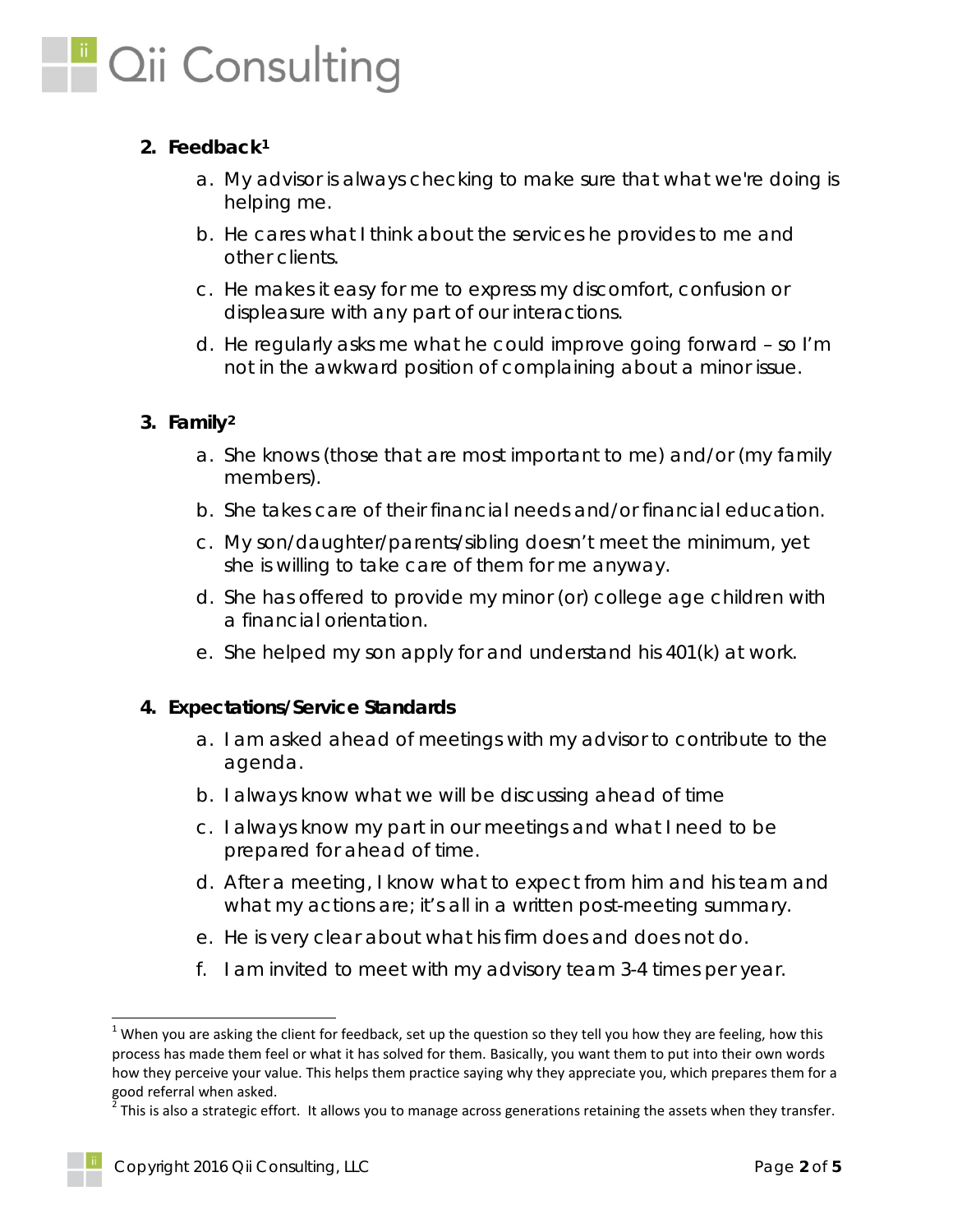

- g. I am regularly kept up to date on anything related to my financial status, whether it be trades that occurred in my account or a conversation that occurred between my advisor and my CPA on my behalf.
- h. Even though I get notified at the time these activities happen, my advisor summarizes them for me when we meet formally, in case I want to discuss further.

#### **5. Holistic/Full Service**

- a. He knows what matters to me most, and the filters I use to judge events or financial matters.
- b. He incorporates those values into my financial planning and discussions.
- c. He makes sure that every aspect of my financial life is explored, understood and in order.
- d. When it comes to the performance of my financial plan, I know what is under my control and what is not under my control, and I'm reminded of that often.
- e. I know, specifically, what I need to do to reach my financial objectives.
- f. I have a written financial plan. $3$

#### **6. Coordinate With Other Advisors[4](#page-2-1)**

- a. My advisor collaborates with my CPA
- b. She has met/talked with my trust attorney
- c. She has introduced me to other service providers I need (e.g. realtor, insurance agent**[5](#page-2-2)**)
- d. With my permission, she rounds up their thoughts and ideas when we are considering a significant financial event. When appropriate, she sets a group meeting with me and my other advisors.

<span id="page-2-0"></span> $3$  Even if you provide scenario-review type of planning, be sure to provide a deliverable, i.e. an electronic or paper

<span id="page-2-1"></span>summary or document they can refer to later that defines the components of their plan.<br><sup>4</sup> Always introduce your client to a service provider in one of two ways: Personal meeting or lunch is best, but at least ask the client for permission to introduce them via email so that your referred partner knows you are making

<span id="page-2-2"></span>the referral and he can directly follow up with the client making it easier for the client to get this task done.<br><sup>5</sup> In the Economics of Loyalty client surveys, the most in-demand service introduction request is to a trus insurance source.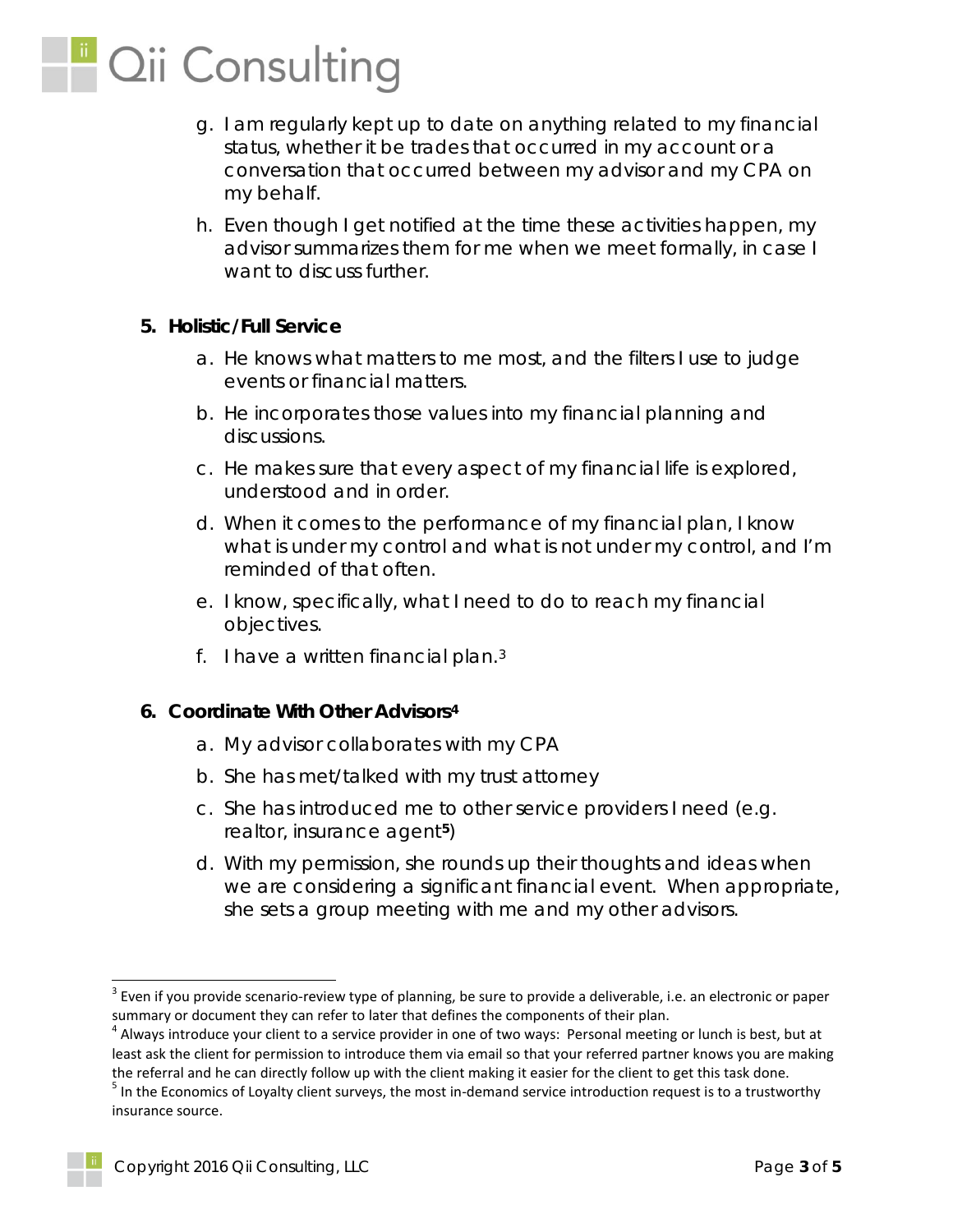

e. She keeps them informed about relevant activity with my permission.

## **7. Pro-Active Contact**

- a. 12 touches per year.
	- i. My advisor's team always provides me with context and perspective when the financial markets are roiling.
	- ii. I'm updated on what is happening in the market regularly.
	- iii. I receive information, tips, and direction relevant to managing my financial life regularly.
	- iv. Someone on the team always solicits my input regarding agenda items for our next meeting.
	- v. I'm always notified when there has been a transaction in my accounts with the reasons behind the activity (e.g. rebalancing, or tax loss harvesting.)
- b. 3 to 4 in-person review meetings per year
	- i. Even though I don't always accept, my advisor's team invites me to a meeting (3 or 4) times a year.
	- ii. If it's been almost a year since I've accepted a meeting, my advisor insists on a meeting so I don't fall too far behind being in touch with my financial life.

## **Regarding Referrals**

From the Economics of Loyalty study text:

*"Perhaps the most important point to recognize is that there is a difference between being comfortable providing referrals and actually providing referrals. It is up to the advisor to leverage client comfort and that is what is likely to produce results."* 

> *"…the reason clients refer is to do their friend or colleague a favor, not to do their advisor a favor."*

*"The data suggests that the reason clients refer is to do their friend or colleague a favor, not to do their advisor a favor. If that is the case, it*